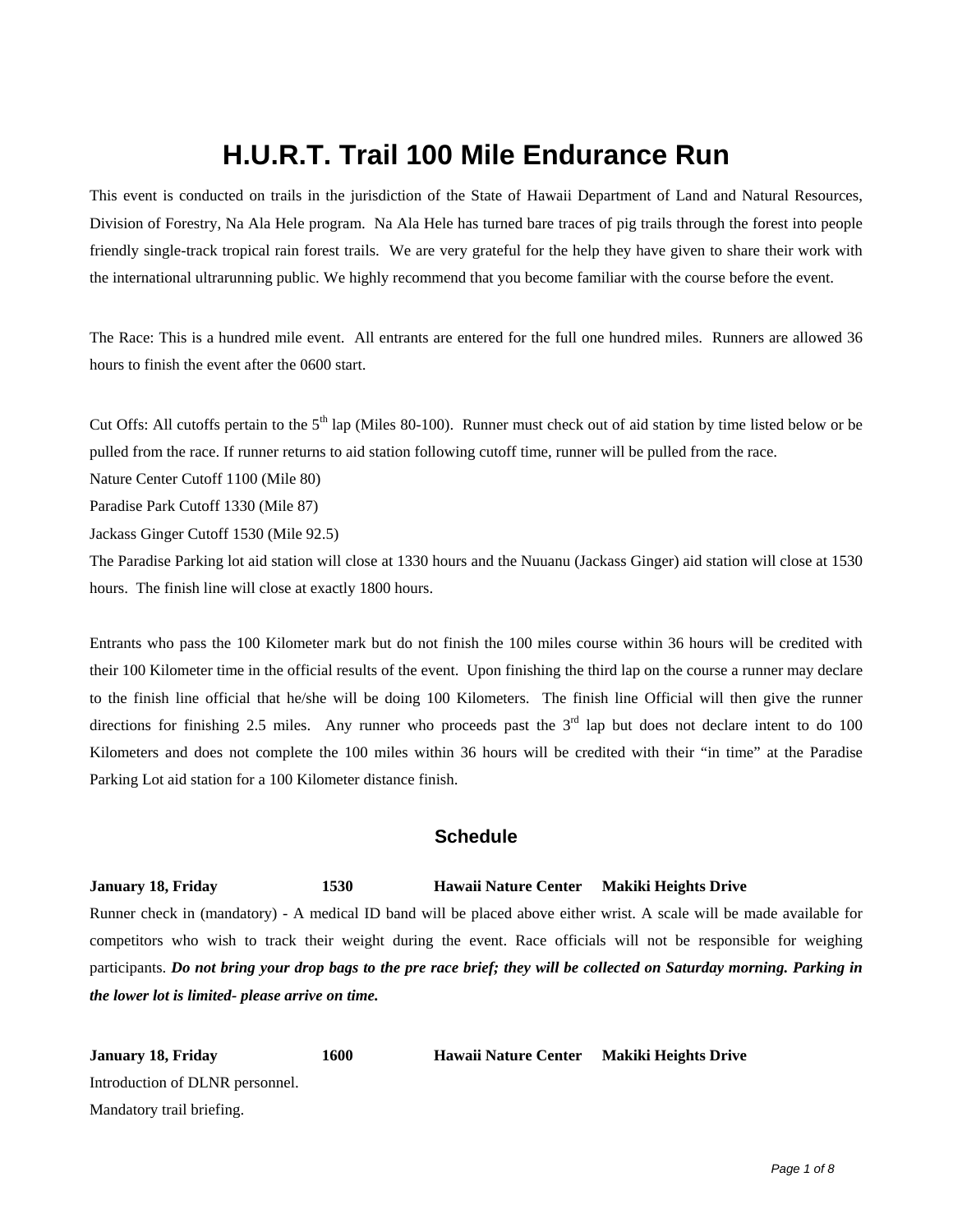Medical concerns.

Search & Rescue Concerns.

Drop status.

Bring a chair if available for the trail brief. Runners will be released by 1700. The run will not sponsor a pre race meal.

#### **January 19, Saturday 0515 Hawaii Nature Center Makiki Heights Drive**

- 1. Runner check in (mandatory)-If you don't check in you will not be an official runner.
- 2. Drop bag collection: You may have drop bags at each of the three aid stations. Please label them as Nuuanu, Paradise Park, or Start/Finish. Be sure and put your name and bib number on the bag. Please don't place soft perishable items in the drop bags. You will be visiting all these station 5 times, so pack accordingly. You are responsible for gathering your own drop bags following the event. Race management is not responsible to return these items to you. Any items left after the race will be donated to charity or thrown away.

| <b>January 19, Saturday</b>               | 0600 | <b>Hawaii Nature Center</b> | <b>Makiki Heights Drive</b> |
|-------------------------------------------|------|-----------------------------|-----------------------------|
| Start of race!                            |      |                             |                             |
| <b>January 20, Sunday</b><br>End of race! | 1800 | <b>Hawaii Nature Center</b> | <b>Makiki Heights Drive</b> |
| <b>January 21, Monday</b>                 | 1730 | No host dinner.             | Site TBD.                   |

## **Race Rules, Recommendations and Procedures**

The HURT Trail 100 rules and procedures are designed for the safety and well being of everyone involved in the race, including runners, pacers, crews, volunteers, spectators and others using the trails. Failure to comply with these rules will result in disqualification of the runner.

#### **For The Runners:**

- 1. The runner is responsible for knowing all the rules and is responsible for the actions of his/her pacer(s) and crew(s).
- 2. You must pick up your run number on Friday at the trail briefing.
- 3. You must check in on race morning prior to the start of the race.
- 4. Aid: there are three aid stations, 5.4 7.3 miles apart. We will be providing a variety of hot and cold food and drink. If you have special dietary needs or desires please put these supplies in your drop bags.
- 5. Sharing the trail: we do not have exclusive use of the trails. The trails are well used by the general public. Exercise caution when approaching casual hikers. Please warn others of your approach. When in doubt give the right of way to others.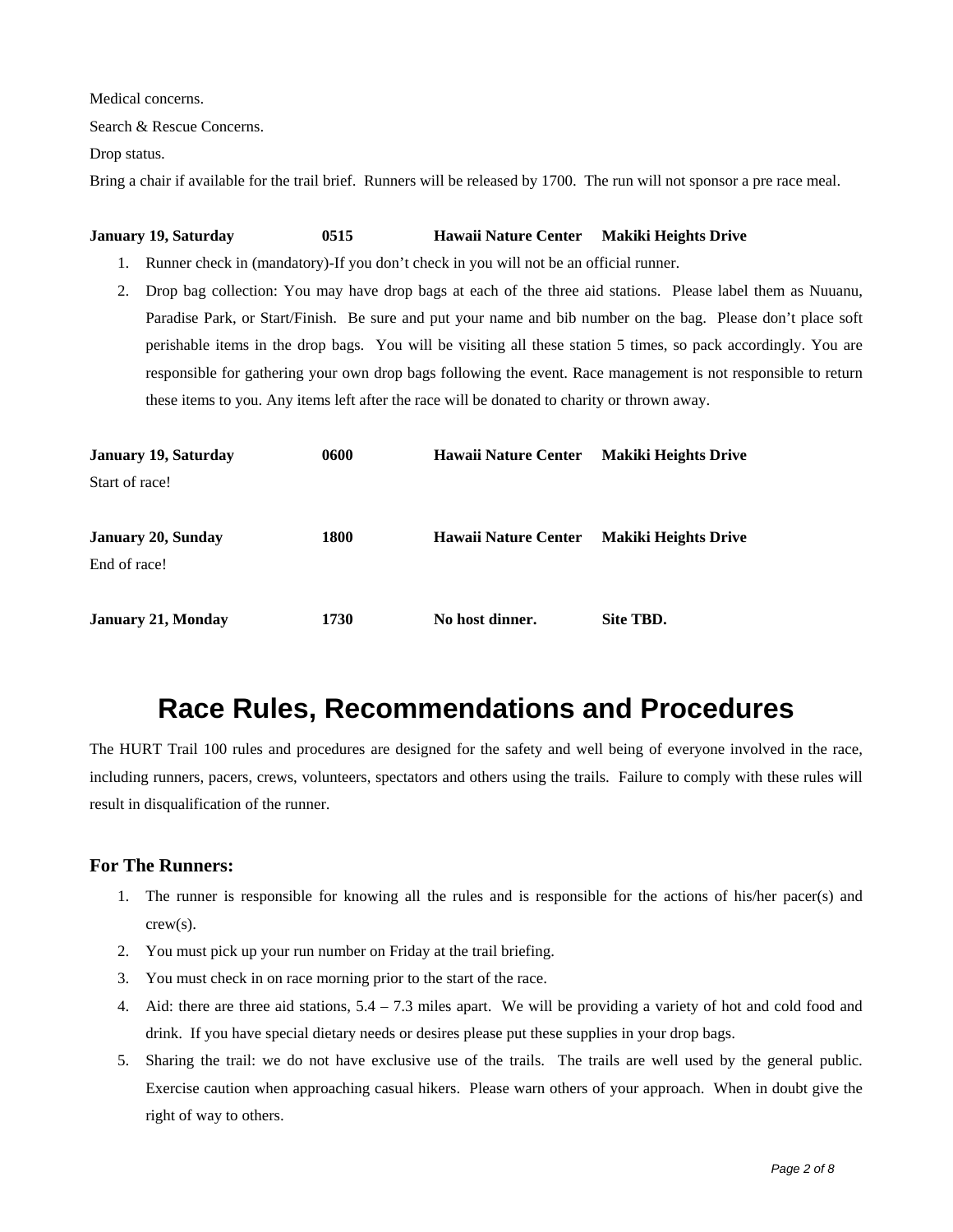- 6. Respecting the Rain Forest: The rain forest is fragile and subject to damage simply by being tread upon. Runners and pacers are expected to stay on the trail at all times. Please use the bathrooms available at the Hawaii Nature Center and the portable toilets at Paradise Park and Nuuanu.
- 7. Muling is not permitted. You must carry all your own supplies between aid stations. Crews and pacers may not retrieve bottles from the runner for filling until within the confines of the aid station, or so directed by aid station personnel. Failure to comply with this request may result in disqualification of the runner.
- 8. Stashing of supplies is not permitted at any place or time on the course (this includes leaving water bottles on out and back sections of the course). Aid from crews may only be given at course aid stations. **Crews cannot take or give supplies to runners or their pacers at road crossings.** Any unauthorized aid between stations is not permitted and grounds for disqualification.
- 9. You should print the course map and carry it with you. There is always the possibility that some of the course markings may be removed during the event.
- 10. It is recommended that runners carry a whistle on their person at all times. Should you become incapacitated or lost the whistle may be your lifeline. A very limited quantity will be made available at race check in.
- 11. A two water bottle minimum (or equivalent hydration vest) when on the course is highly recommended. Three bottles on legs #1 and #3 is strongly encouraged. Dehydration is a major threat to successful completion of this event.
- 12. Littering on the course will be grounds for immediate disqualification. Do not carry aid station cups away from the aid station.
- 13. No course cutting. Runners must follow the marked course at all times. If the runner departs from the marked course, the runner must return to the point of departure on foot before continuing. Cutting the course is immediate grounds for disqualification.
- 14. You must check in and out of every aid station otherwise we can not efficiently monitor your progress.
- 15. If you get hurt on the trail, stay put and keep warm. This is a multiple lap, out and back course, there should be runners who will be able to direct aid station volunteers to your site. If you get lost do not attempt to find your way cross-country. Stay on the trail and wait. Wandering aimlessly, especially at night, will reduce your chances of being found.
- 16. Cutoff times will be strictly enforced. Failure to comply will result in banishment from all HURT sponsored runs. Once a runner is pulled due to cut-off time they must remove themselves from the course and not continue on. We will make every attempt to shuttle the runner back to the start / finish line should they be pulled from the event.
- 17. If you decide to drop you must notify a run official who will remove your medical ID band. If run officials do not get your medical ID band and you fail to show up at the next aid station within a reasonable time, run officials may exercise their discretion to notify Search and Rescue. You may be responsible for the cost of the Search and Rescue.
- 18. Removal from the Course: Race Officials reserve the right to pull a runner from the course if, in their sole judgment, the runner is not capable of continuing safely.
- 19. **Race officials or DLNR may cancel the race at any time prior to or during the event for any reason.**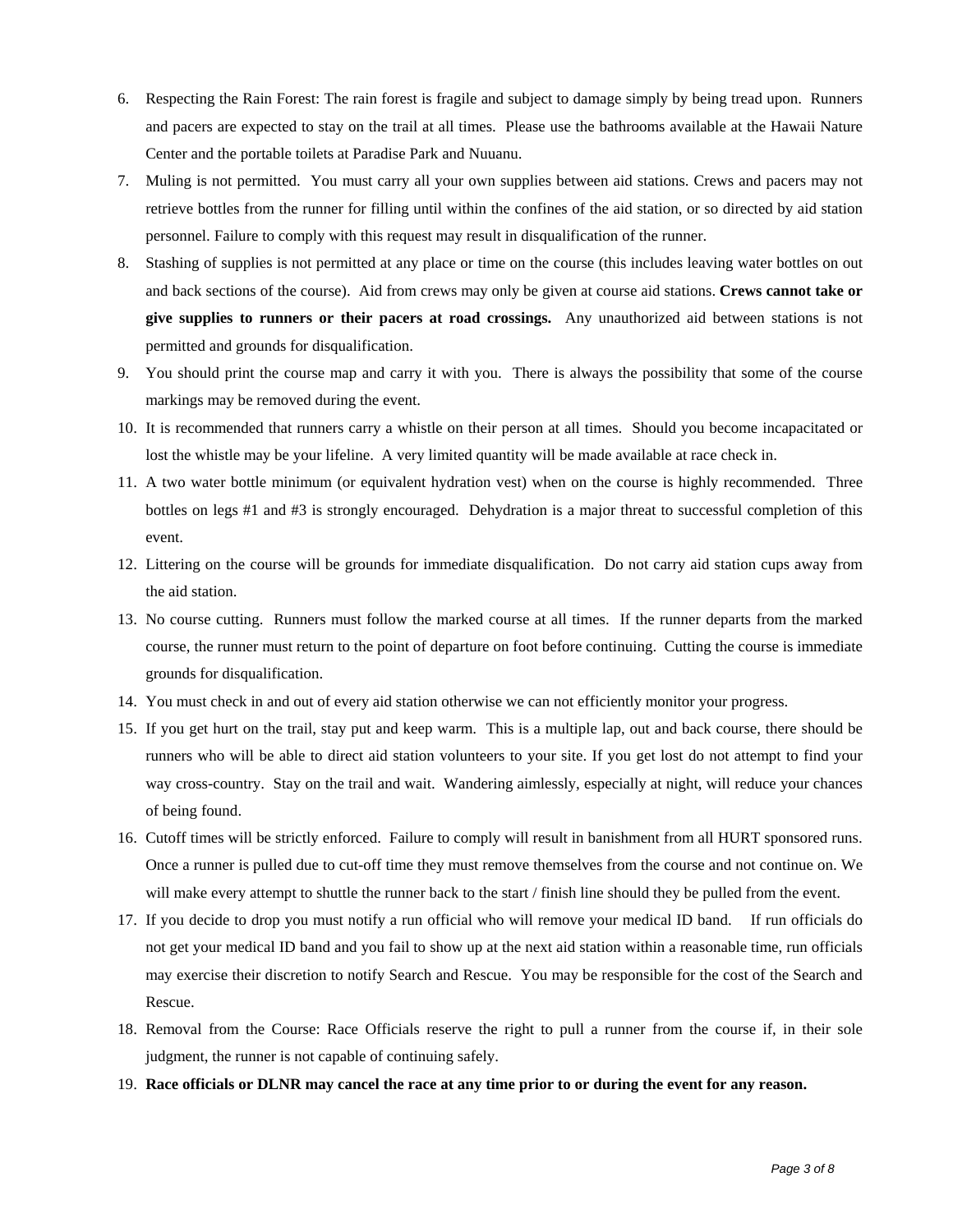### **Pacers\*:**

- 1. You must abide by all runner rules.
- 2. Pacers may start running with their runner after 60 miles or starting at 5 p.m. on Saturday.
- 3. Pacers must check in at the aid station where they pick up their runner and check out when they finish traveling with their runner. Pacers under the age of 18 need a release signed by a parent or guardian. Pacers will not be assigned run numbers.
- 4. Only one pacer is allowed to accompany a runner at a time.
- 5. Aid will be available for pacers and runners, however if a shortage occurs runners have priority.
- 6. Both runner and pacer must receive their aid only at the designated checkpoints.
- 7. Pacers must arrive and leave within close proximity to their runner.
- 8. If for any reason a pacer falls way behind his runner, the runner can continue on without a pacer, but the pacer will be removed from the course as soon as possible, or must exit at the next aid station.
- 9. Pacers are not allowed to carry any supplies for the runners (muling prohibited). Pacers are also prohibited from carrying their runner's bottles into or out of the aid stations in an effort to get the bottles filled in a timelier manner.
- 10. No "towing" or utilizing harness and line or any other means is allowed.

\*The ultra running community in Hawaii is relatively small and pacers may be hard to come by. If you require a pacer you are encouraged to bring your own.

### **Crews**

- 1. Support crews are not essential since there is adequate aid station support along the way with water, electrolyte replacement fluids, and food.
- 2. Crew must follow the rules for pacers and runners.
- 3. Crew may not use aid provided by the run for their own consumption or use.
- 4. Crew may only park in authorized areas.
- 5. Crew are prohibited from giving aid of any kind at road crossings (this includes clothing as well as nutritional support)
- 6. Crew may support their runner only at the aids station (within 100 yards of station).
- 7. Crews are prohibited from parking at the Paradise Park lot on the first lap of the event. We need to get all our volunteers and supplies in place. Failure to comply could result in the disqualification of your runner from the event.

### **Other rules**

- 1. Smoking is not permitted in or on the trail or at aid stations.
- 2. Dogs are not allowed anywhere on course.
- 3. City and County of Honolulu parking and driving regulations are strictly enforced.
- 4. Consumption of alcoholic beverages and illegal substances on any part of the course is prohibited.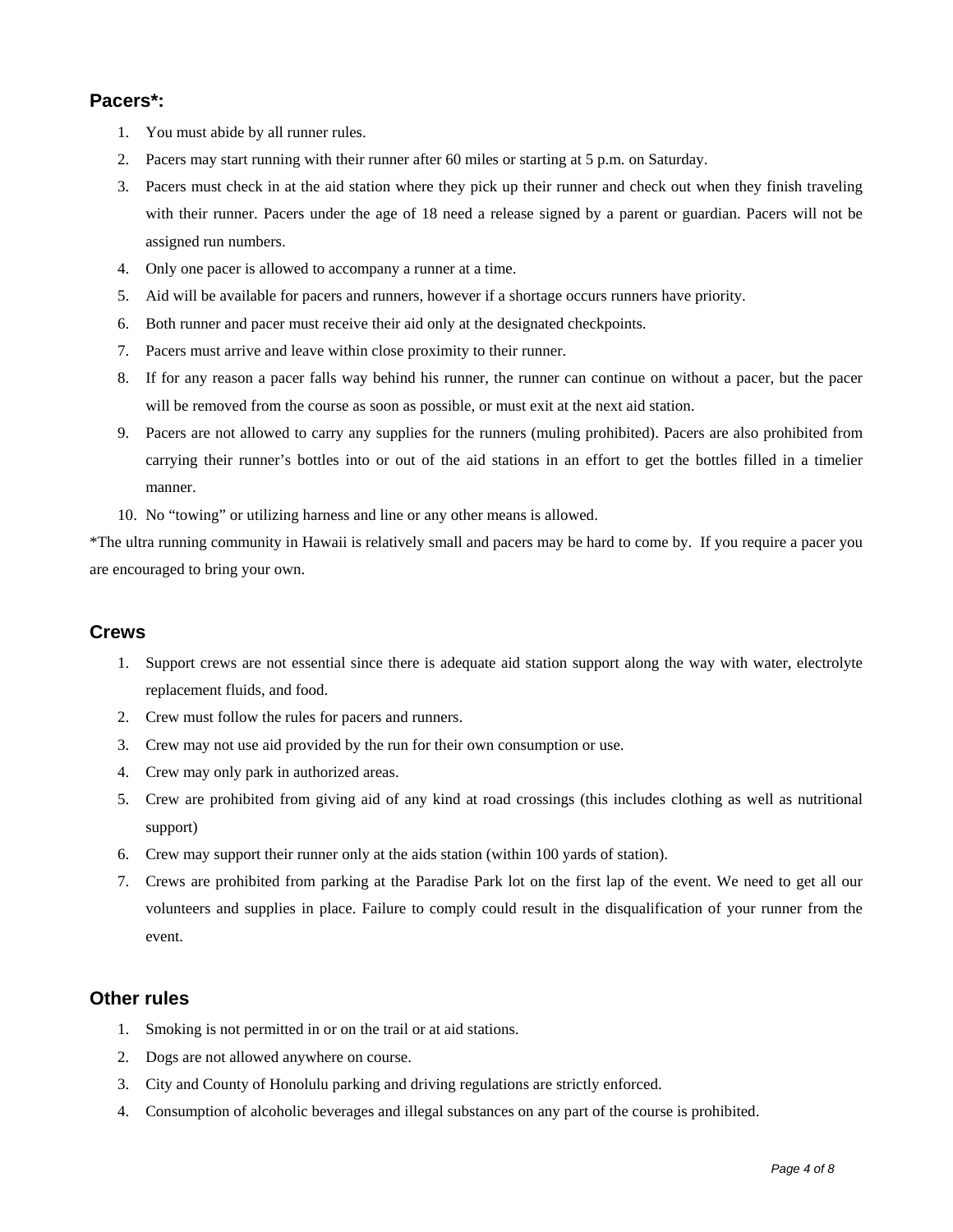## **Course Markings**

Each leg of the course will be marked with a different color surveyor tape. Follow the color as displayed on the map. Sections of trail NOT a part of the racecourse will be flagged with BLUE surveyor tape. If you find yourself on a part of the course with BLUE tape return to the nearest intersection and look for the right colored tape. Fluorescent surveyor ribbon and glow sticks may be used to mark night sections. Especially difficult trail sections where a critical turn is present will have more surveyor tape.

Runners should print out a copy of the map and carry it at all times. Course markings have been known to disappear.

### **Safety and Medical Concerns**

**Dehydration:** One of the most common medical problems for endurance athletes is dehydration. Drink plenty and often. You probably will be running in very humid conditions. A scale will be available to check your weight at the start / finish line of each lap. Each runner is solely responsible for monitoring his/her hydration level. Runners should leave each aid station with a minimum of two full water bottles (or equivalent hydration vest).

**Hypothermia:** May be a problem in the evening especially if it has rained. January is the beginning of our rainy season. It can get cool at night to below 60 degrees. Sections of ridgeline trails including Manoa Cliff Trail and Nuuanu Trail are extremely exposed to the elements. Dry clothes and jackets are advised for the evening hours.

**Road Crossings:** During each lap you will cross one road and will run a couple hundred yards along another narrow road before crossing from one trail section to the other. You must use extreme caution before, during and after crossing the asphalt. Road crossing safety is the sole responsibility of the runner. There will be no road crossing monitors on the course.

**Terrain:** You will be running on very uneven, rocky, rooty, and muddy type of trail where footing is at best adequate. Be careful when traversing wet rocks and roots. Some trails run along cliff sections with serious drop offs. Broken bones are a real possibility on this course.

Lighting: We recommend that you use a LED flashlight and/or LED headlamp from sunset to sunrise. There is a heavy forest canopy and very little starlight permeates the trail. We recommend that you carry backup batteries and flashlights and keep some in your drop bags. **The aid stations do not carry extra batteries.**

**Medical Personnel:** There will be no onsite physicians or podiatrists to take care of you. Each of the aid stations is located within a 5-mile radius of a major medical center. The Queens Medical Center emergency room department will be notified prior to the event of the potential for endurance event type induced maladies, most notably dehydration and electrolyte loss.

**Wildlife:** Wild pigs do roam these trails. They have teeth and tusks that can do serious damage. They are most active and most likely to be seen near sunrise and sunset. Don't get between a piglet and its mama. That long low bushy tailed creature you may get a fleeting glimpse of is a mongoose. *Please do not drink the water from the streams, as there is a leptospirosis problem in Hawaii.* 

**Hiking Poles:** Are permitted on the course. However, for safety of all involved, those with poles should yield trail to oncoming runners.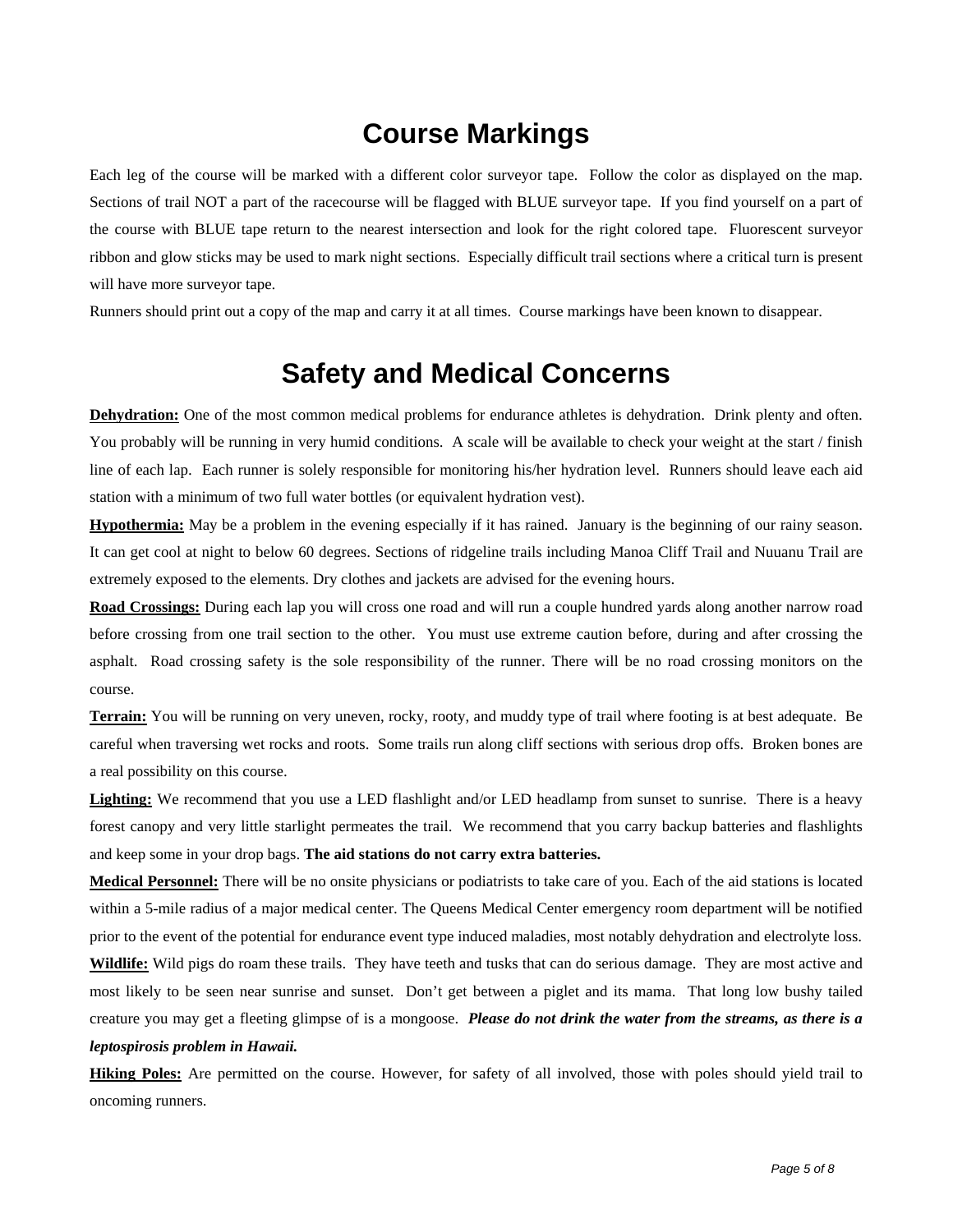## **Course Overview**

- 1. 100 miles over 5 laps (partial out and backs) in a tropical rainforest.
- 2. 99% single-track trail, 1% asphalt.
- 3. There is over 24,935 feet of elevation gain and loss over the course of 100 miles. The gain comes in short sections no more than 2.1 miles at a time. There are very few sections where you can run with consistent stride for more than a few hundred yards at a time. This course requires that you pay close attention to your footing at all times! The down hills are much worse!
- 4. There are a total of 20 stream crossings, two per lap, prior to the Paradise Park aid station and prior to the Nuuanu aid station. Be extremely careful when crossing the streams. If the river is high due to rain, we may forego the stream crossing. You will be notified at the trail briefing if you will not be crossing the stream. Expect wet feet every time you enter and leave the Jackass Ginger (Nuuanu) aid station.
- 5. The trail is composed of a moderately packed dirt surface with lots of roots and rocks, which are very slippery when wet. At night there will be dew, which makes this trail extremely slippery. If it rains (which it will), there will be plenty of mud.
- 6. You will be traversing a couple of ridge tops with vertical embankments (Nuuanu, Manoa Cliff). Be very careful in these areas, especially at night, as you will be on wet roots and slippery grasses on an extremely narrow trail.
- 7. A rope may be placed at the grass line knoll (near Bien's Bench) (depending on weather conditions) heading down into Nuuanu to make your passage easier.
- 8. This course does not lend itself well to be run in under 22 hours.
- 9. Realizing that the H.U.R.T. Trail 100 Mile Endurance Run is an incredible physical undertaking, race management has opted to recognize those runners who pass through 100 kilometers in official event releases as finishing a distance of 100 kilometers. Runners wishing to be recognized as such will be required to complete three full 20-mile loops and then be directed back out onto the course to run the lower triangle. Notification to the aid station captain at the Start/Finish line after completing the third lap is necessary. The lower triangle consists of the climb up Maunalaha Trail; at the top the runner will turn left down onto Makiki Valley Trail and continue over to Kanealole. A left turn down onto Kanealole will bring the runner back to the start finish line. Runners who had anticipated running 100 miles but for whatever reason stopped at the Paradise Park aid station or beyond after completing 3 complete loops will be credited with a 100-kilometer distance. Their actual time for the 100 kilometer distance will be their "in time" at Paradise Park. Runners who make the last cutoff at the final aid station, but finish outside 36 hours will be recognized as an unofficial 100 mile finisher, and will have the time at Paradise Park on loop four recorded as their 100 kilometer time. Only 100 km and 100 mile distances are recognized.

### **What Kind of Weather to Expect**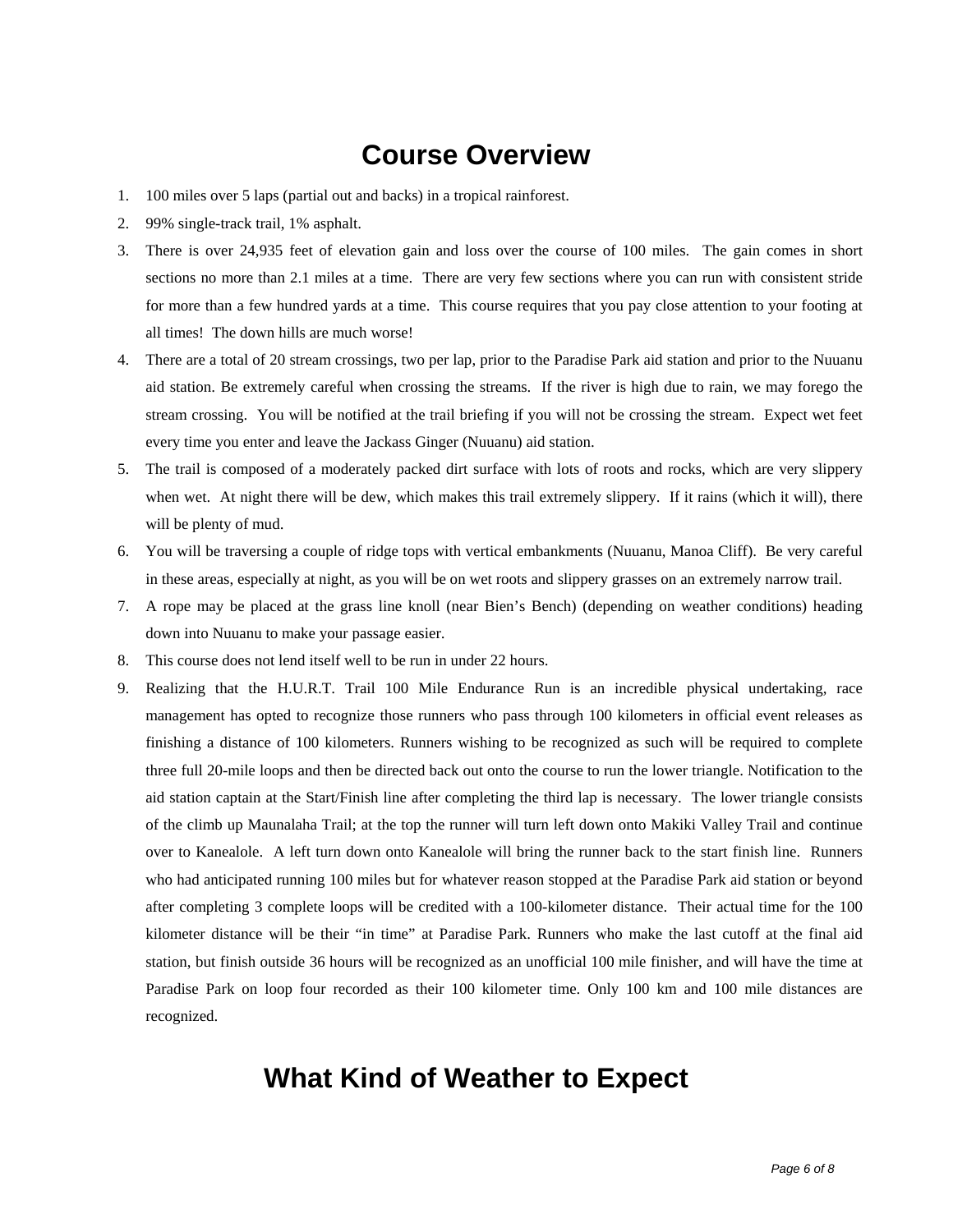The weather in January can be quite nice or quite bad. Over the last forty years the average maximum January temperature in Honolulu is 80.6 and average low is 62.7. Average total precipitation in January is 3.35 inches. These averages do not necessarily apply to the rainforest. You should expect a slightly lower high and cooler evening, especially on the exposed ridge tops of Manoa Cliffs and Nuuanu Ridge. Rain can come down in huge quantities over a short period of time. In any case expect high relative humidity.

### **Aid Stations**

The aid stations will be stocked with water, Gatorade and Soda. Food items will include the standard fare that is present at most 100-mile runs. Being a run in Hawaii, one can expect a bit of variation from the standard theme. Hot and cold food will be available. The runner will be responsible for his or her own Gels/Power bars. For those with very strict dietary habits you are advised to pack what you need.

### **Awards**

Awards (belt buckles) for the 100 Mile finishers will be given at the finish line. Awards will also be given to the first three finishers of each gender.

Belt buckles will be the only finishing awards given to those completing a distance of 100 kilometers. Runners completing a cumulative total of 500 miles at H.U.R.T. Trail will be recognized at the post race dinner.

An award of \$500.00 will be given for any Men's or Women's course record established in the H.U.R.T. 100 Mile event.

## **Parking**

- 1. Runners must park below the gate to the Nature Center in the gravel parking area.
- 2. On race day there will be a parking attendant to direct cars to park along the roadside.
- 3. Parking at the Makiki Recreation area is limited.
- 4. Crew access is at aid stations only.
- 5. There are several houses along the roadway fronting the Nature Center. Please limit the amount of travel during the nighttime hours. The Division of Forestry has advised us that only necessary traffic will be allowed to pass through the front gate after hours as the park need to be secured.
- 6. **Parking at Paradise Park will not be allowed until after 9 a.m. on Saturday morning. Parking is available down in the neighborhood below the aid station. Failure to comply could result in disqualification of your runner.** After 9 a.m. parking will be more readily available. The initial rush of crews after the start at the first aid station makes it difficult for our volunteers to get adequately prepared. So please help us out in this endeavor and obey the request.

### **2008 Race Team and Volunteers**